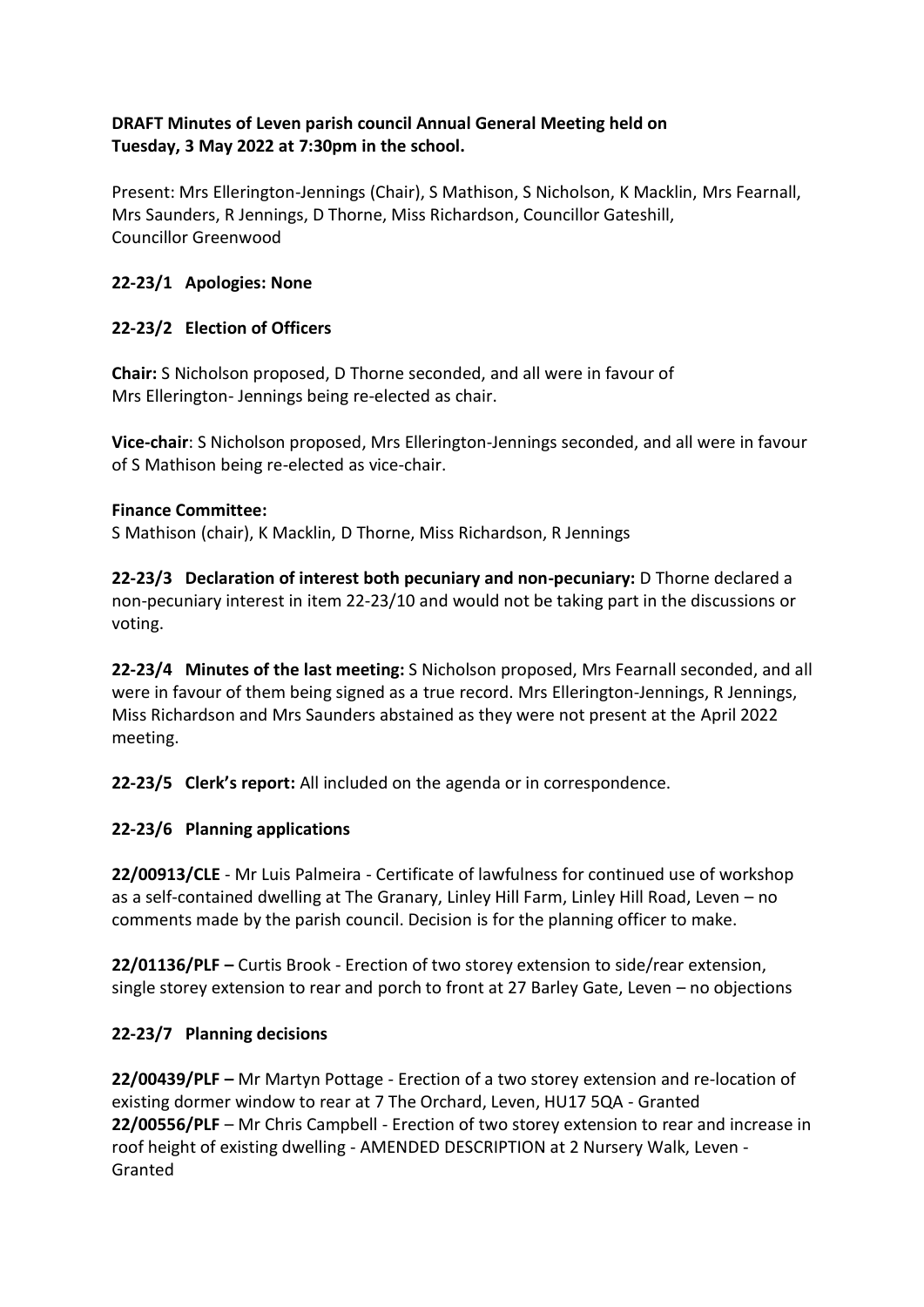**21/03322/STVAR –** Peter Ward Homes - Variation of Condition 2 (approved plans) of planning permission 19/03314/STPLF (Erection of 118 dwellings with associated access, parking, and infrastructure) to allow the change in House Type/increased number of bedrooms from 2 to 3 for Plots 15, 17, 18, 21, 94, 96, 101, 103, 104 and 106 at Land West of Garth House, 14 Hornsea Road, Leven - Granted

### **22-23/8 Correspondence**

| 9 April 2022  | Rev. James Grainger-Smith        | Parish Church                                |
|---------------|----------------------------------|----------------------------------------------|
| 10 April 2022 | <b>Mrs Tennison</b>              | Routh Wind Farm Community Benefit            |
|               |                                  | Fund                                         |
| 11 April 2022 | East Riding of Yorkshire Council | Rescheduled Village Taskforce                |
|               |                                  | Walkabout                                    |
| 13 April 2022 | East Riding of Yorkshire Council | <b>Bouncy Castles and Similar Inflatable</b> |
|               |                                  | <b>Devices Safety</b>                        |
| 15 April 2022 | Rev. James Grainger-Smith        | Dedication of Memorial Tree for              |
|               |                                  | those lost in the Pandemic                   |
| 27 April 2022 | Holderness & Hornsea Gazette     | Jubilee news/Gazette flyer                   |
| 28 April 2022 | East Riding of Yorkshire Council | Parish Council vacancy                       |
| 27 April 2022 | East Riding of Yorkshire Council | Ref.524 Temporary road closures              |

### **22-23/9 Treasurer's report**

| 3 May 2022  | Getextra                | £54.00  | Set up new email for Parish Council |
|-------------|-------------------------|---------|-------------------------------------|
| 3 May 2022  | Phil's Gardening        | £90.00  | Grass cutting - Jubilee Garden      |
|             | Services                |         |                                     |
| 3 May 2022  | Mrs S L Woolfitt (RBLI) | £154.99 | The Queen's Green Canopy Plaque     |
| 3 May 2022  | Mrs S L Woolfitt (Ebay) | £218.76 | Bows and ribbons for the lampposts  |
| 3 May 2022  | Mrs W L Haywood         | £75.00  | <b>Internal Auditor fees</b>        |
| 25 May 2022 | Zurich Municipal        | £864.64 | Insurance renewal                   |
| 25 May 2022 | Mr A E Dawson           |         | May salary                          |
| 25 May 2022 | Mrs S L Woolfitt        |         | May salary and expenses             |

S Nicholson proposed, Mrs Saunders seconded, and all were in favour of the above payments being made. The clerk advised that she was still waiting for the payslips to be sent through from Autela payroll. S Nicholson proposed, Mrs Ellerington-Jennings seconded, and all were in favour of the clerk making the payments on the 25 May 2022 once received.

**22-23/10 Financial matters – donation request Leven Festival:** A letter had been received from Leven Festival asking if the parish council would consider making a donation towards the cost of flags and banners for the festival which is to be held on 25 June 2022. S Nicholson proposed, Mrs Saunders seconded, and all were in favour of a donation of £200.

**22-23/11 HM The Queen's Platinum Jubilee: 2 June 2022 – 5 June 2022:** The clerk asked if the Sports Hall would be lighting the beacon. K Macklin advised that there were not any plans to do so. K Macklin to ask if the parish council could light it instead. K Macklin to report back to the clerk.